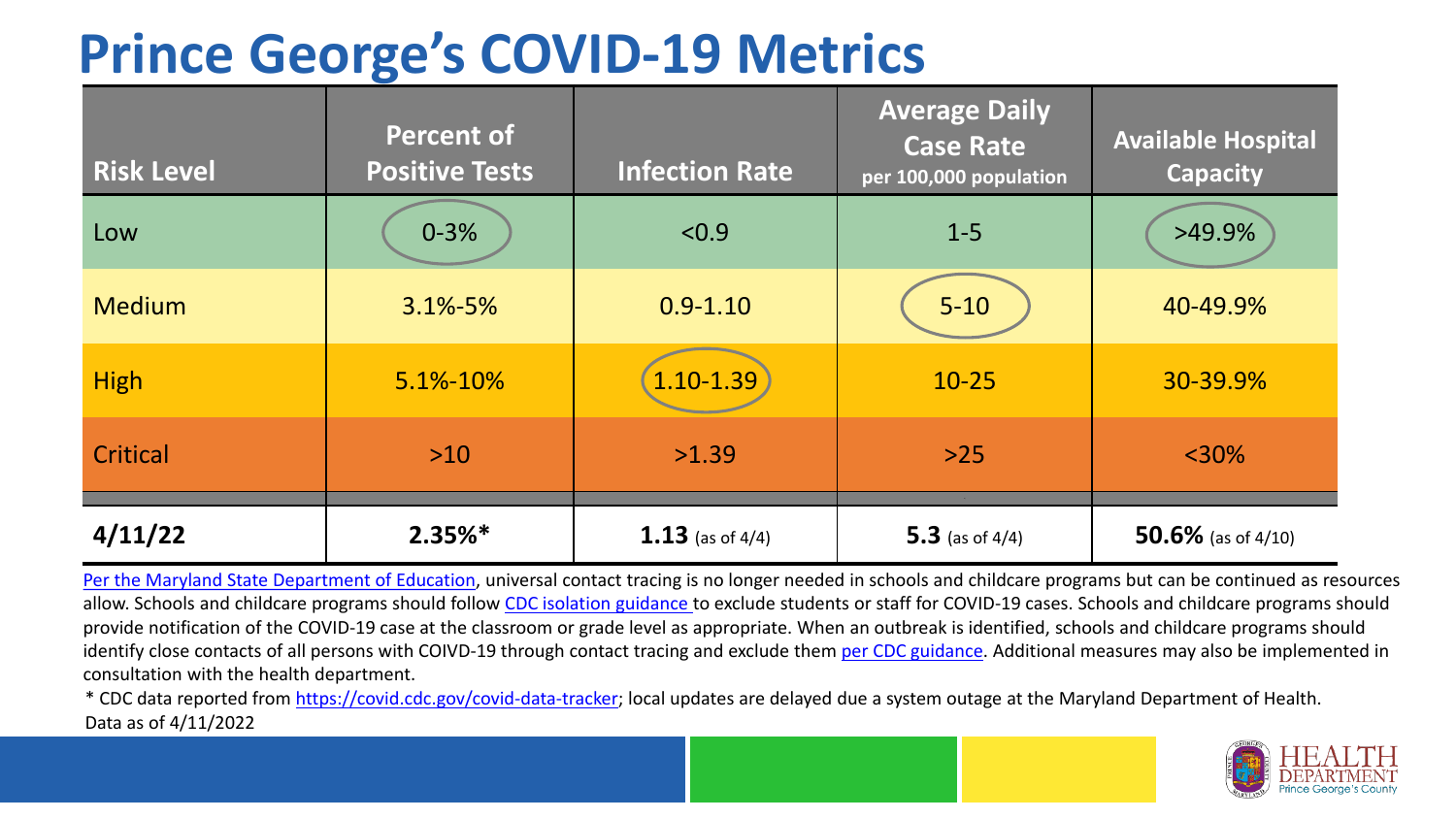## **COVID-19 Community Level and Vaccination**

Per the new [CDC COVID-19 Community Levels](https://www.cdc.gov/coronavirus/2019-ncov/science/community-levels.html#anchor_82254) and the [Maryland State Department of Education, p](https://earlychildhood.marylandpublicschools.org/system/files/filedepot/3/covid_guidance_full_080420.pdf)eople with COVID-19 symptoms, a positive test, or exposure to someone with COVID-19 should follow CDC guidance for isolation and quarantine and wear a mask regardless of the COVID-19 Community Level. According to the CDC, [vaccination](https://www.cdc.gov/coronavirus/2019-ncov/prevent-getting-sick/prevention.html) is considered the leading prevention strategy for those who are eligible.



\*\* Local vaccination data reported as of 4/11/2022

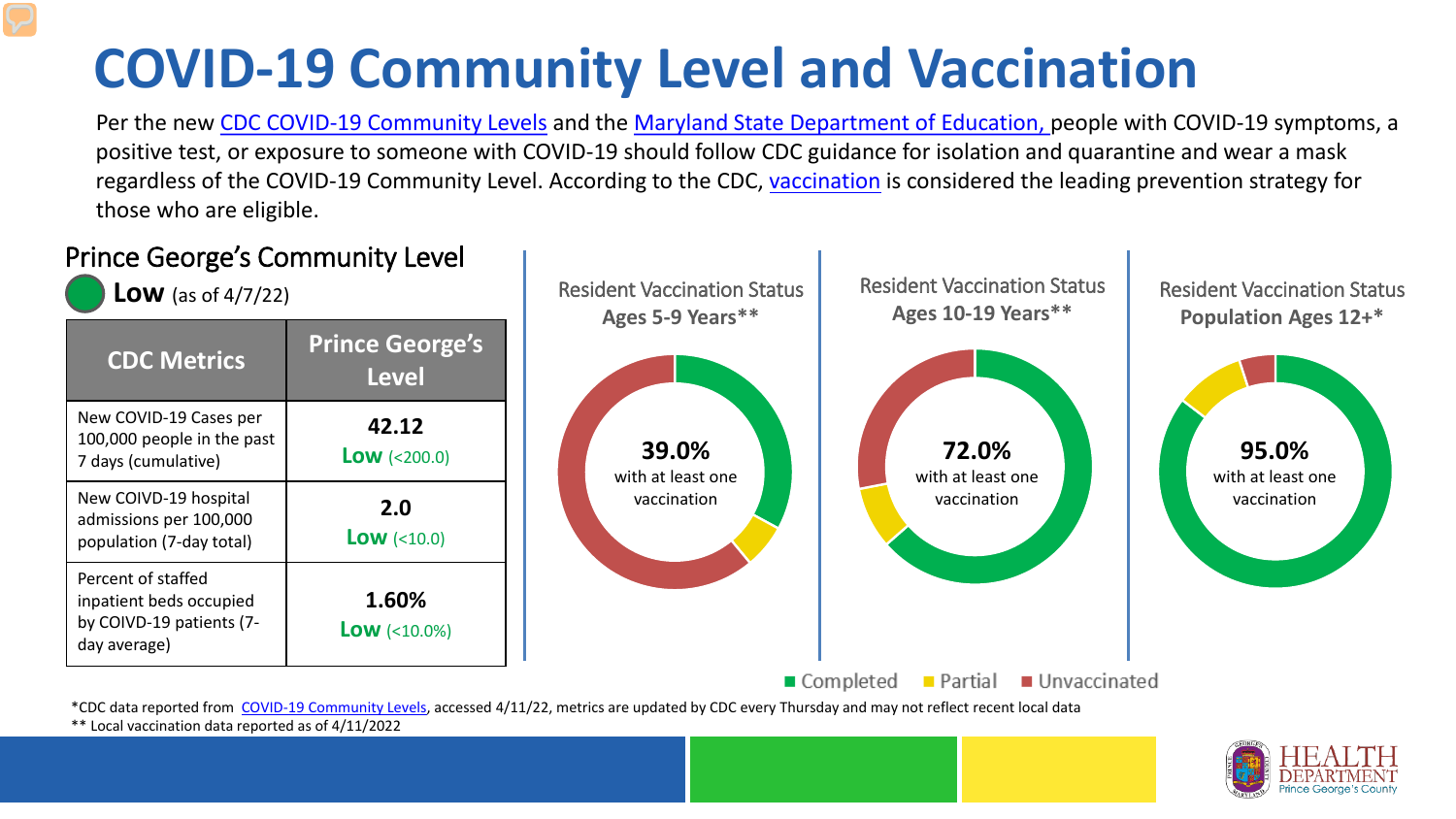## **Average Daily Case Rate** (7-day Average by test date)

**The average daily case rate at the beginning of last week was 5.3 new cases per 100,000 residents.** Our case rate has increased for over the last two week from a low of 2.3 cases per 100,000 residents (3/23).

**Average New COVID-19 Cases Per Day Per 100,000 Residents**



Data as of 4/8/22